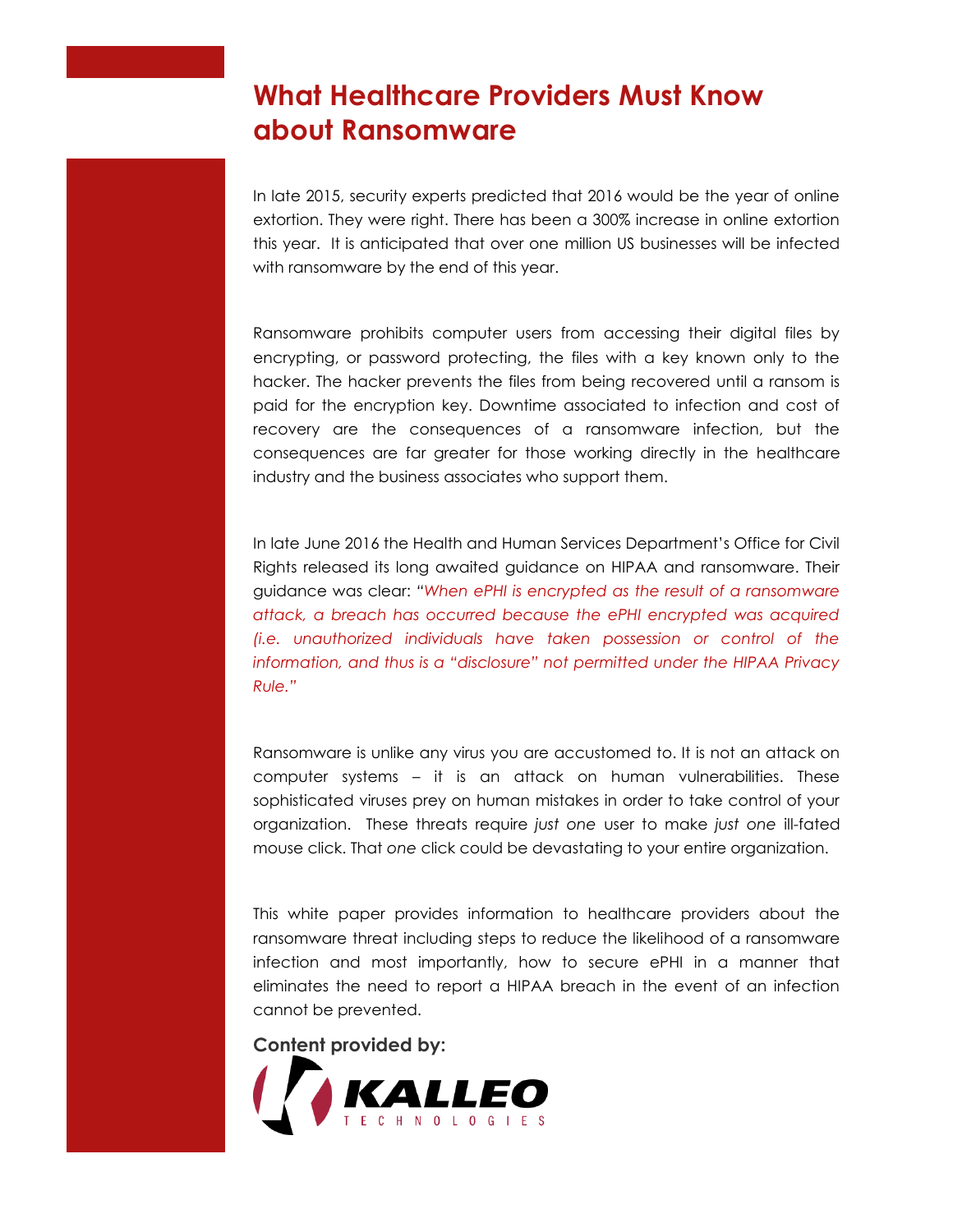### **The Ransomware Threat**

There are 390,000 (Paganini, 2015) new variations of malicious software (malware) released by hackers into cyberspace every single day. This equates to roughly twelve million new variations per month. A malware variant is a modified version of an existing piece of malicious software. That software is altered enough to prevent its detection from anti-virus and anti-malware security solutions. It now takes thirty to sixty days for anti-virus software providers to respond with updated signatures to recognize and stop new variants due to the large volume of threats developed daily. As a result, in any given week, computer users find themselves unprotected from millions of new variants that cannot be detected by their security software.

Ransomware is dangerous because it is untargeted. Attacks are broad in nature and threatens to infect any individual who uses the internet. This is an attack is on human beings and their vulnerabilities. It is relatively easy to protect computer systems from attacks. Protecting humans from themselves is much, much more difficult. (As healthcare providers, you are probably very familiar with that.)

### **What is Ransomware?**

Ransomware is a form of malicious software developed to restrict user's access to their data until a ransom is paid to the hacker in exchange for a decryption key to unlock the files. Ransomware infects all files it is able to gain access to such as image files (jpeg, tif, etc), Adobe PDF documents, Microsoft Office generated files (such as Word, Excel and PowerPoint files) and other files that computer users have direct access to.

Ransoms are usually demanded in bitcoin, a form of cryptocurrency or digital money that is very difficult to track. In addition, a time limit is imposed upon the victim – generally a period of 24 hours from the time the malware encrypts the file. If the victim fails to pay the ransom (or successfully restore their data from their own backup solutions), the key is destroyed and access to the files is lost forever.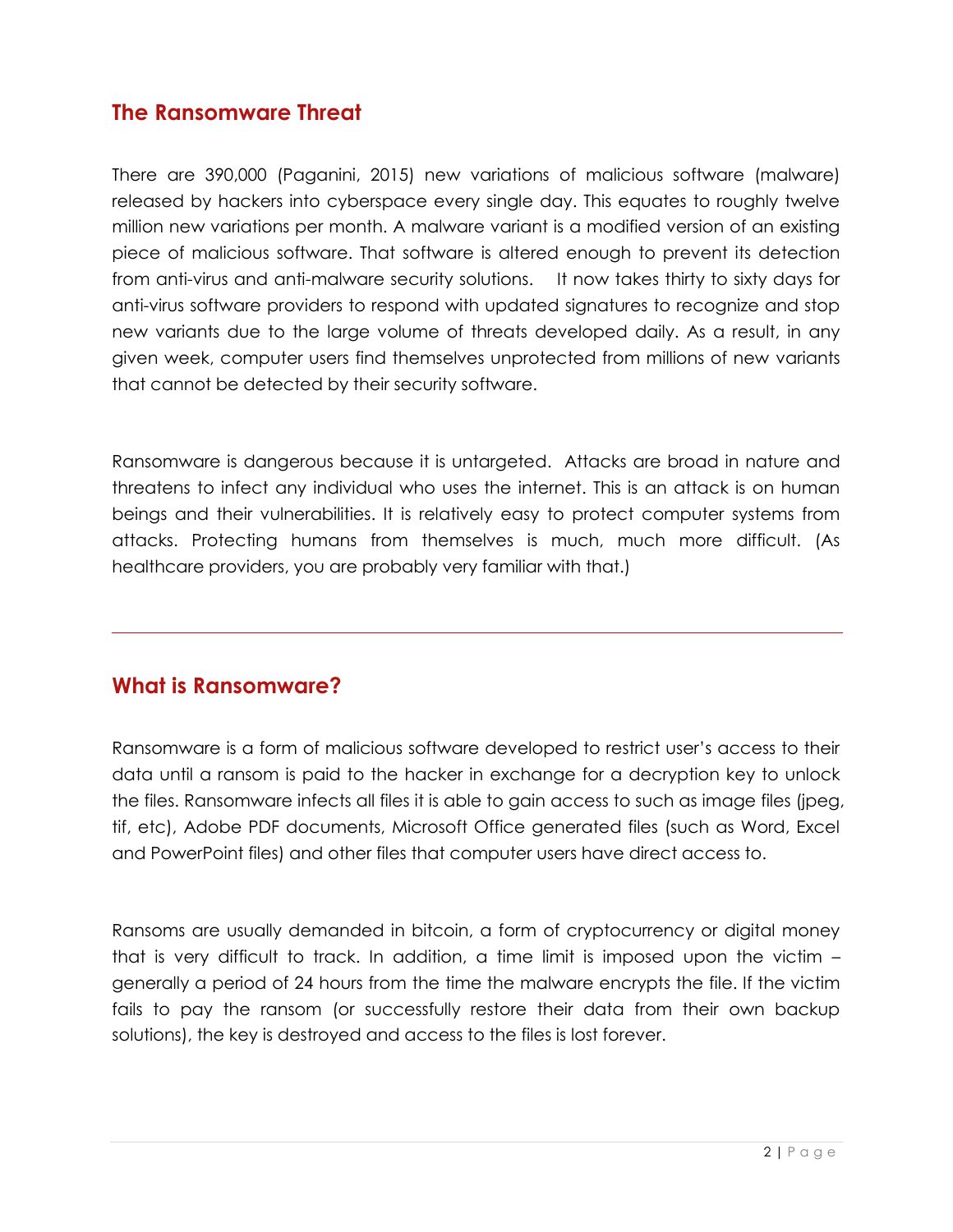Unlike traditional viruses, the hacker is completely uninterested in the contents of the files they attack. These individuals are not trying to obtain ePHI data. They are not trying to steal corporate credit cards or bank information. A ransomware infection is a quick and dirty extortion attempt that aims to take advantage of a corporation's reliance upon their digital files in hopes that the organization lacks sufficient recovery tools thus forcing them to pay a funds to regain access to their data.

# **The Threat to Healthcare Providers:**

The consequence of malware is much greater to healthcare providers and their business associates than the consequences to other industries because of the regulations surrounding the healthcare industry. Healthcare providers who are infected with ransomware are not are not just inconvenienced with losing access to their files: they are now faced with notifying the Secretary of Health and Human Services about a potential breach. This is the result of new guidelines release in late June 2016, by the Health and Human Services Department's Office for Civil Rights (Department of Health and Human Services, 2016).

OCR's long awaited guidance on HIPAA as it relates to ransomware infected PCs was clear:

**"***When ePHI is encrypted as the result of a ransomware attack, a breach has occurred because the ePHI encrypted was acquired (i.e. unauthorized individuals have taken possession or control of the information, and thus is a "disclosure" not permitted under the HIPAA Privacy Rule."*

If an organization's computers and/or network is infected with ransomware and there are any files containing ePHI encrypted as a result of the infection, the following steps must be taken by the victim to satisfy the requirements of the OCR HIPAA Ransomware Guidelines: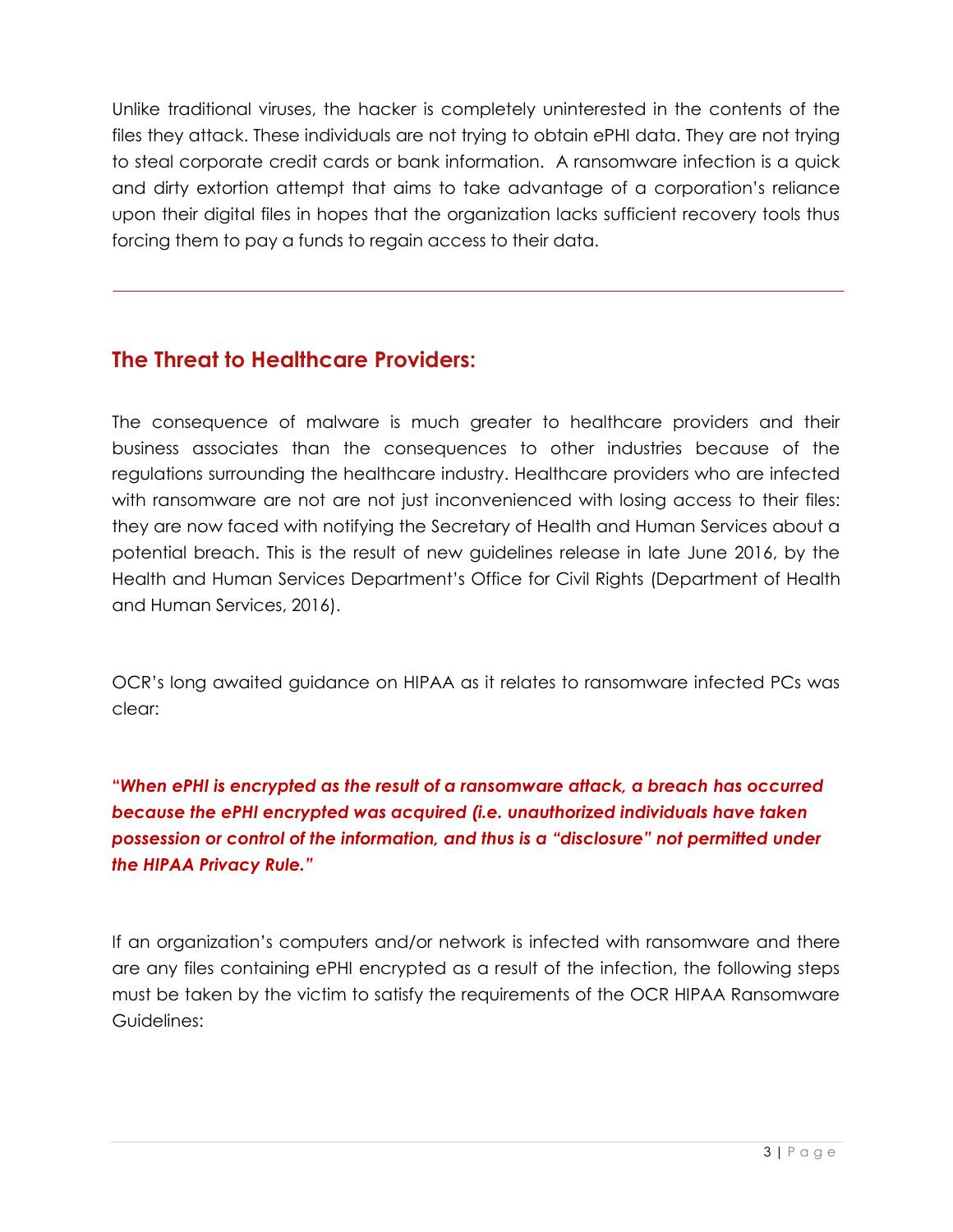#### Action Steps Required:

- 1. The victim must report the ransomware infection as a HIPAA breach to the Secretary of the Department of Health and Human Services. (Department of Health and Human Services, 2016)
- 2. The Department of Health and Human services may assess a fine.
- 3. The infected entity must notify the affected patients of the HIPAA breach. (Department of Health And Human Services, 2014)
- 4. The infected entity may have to provide the affected patients with up to 2 years of identity theft protection. It is best practice to provide guidance to patients for how to effectively manage their risk of identity theft following a breach of information (HIPAA Journal, 2016) however the law requiring the provision of credit monitoring to affected patients varies by state (Simon, 2010).
- 5. As a result of the report, the infected entity may be subject to a full HIPAA audit.
- 6. If the encrypted files contain ePHI for 500 or more patients (and that is very easy to do) the infected entity must notify the local media in the form of a press release that it has suffered a HIPAA breach. (Department of Health And Human Services, 2014)
- 7. Last, if the infected entity lacks good backups, they will be forced to pay the ransom to the hacker that put them in this unfortunate position.

All of this devastation because one individual made one devastating mouse click.

# **How Does Ransomware Get On My PC?**

If an organization is to reduce its risk of becoming infected with ransomware, its users must have an understanding of how ransomware exploits human error to gain access to the user's computer files.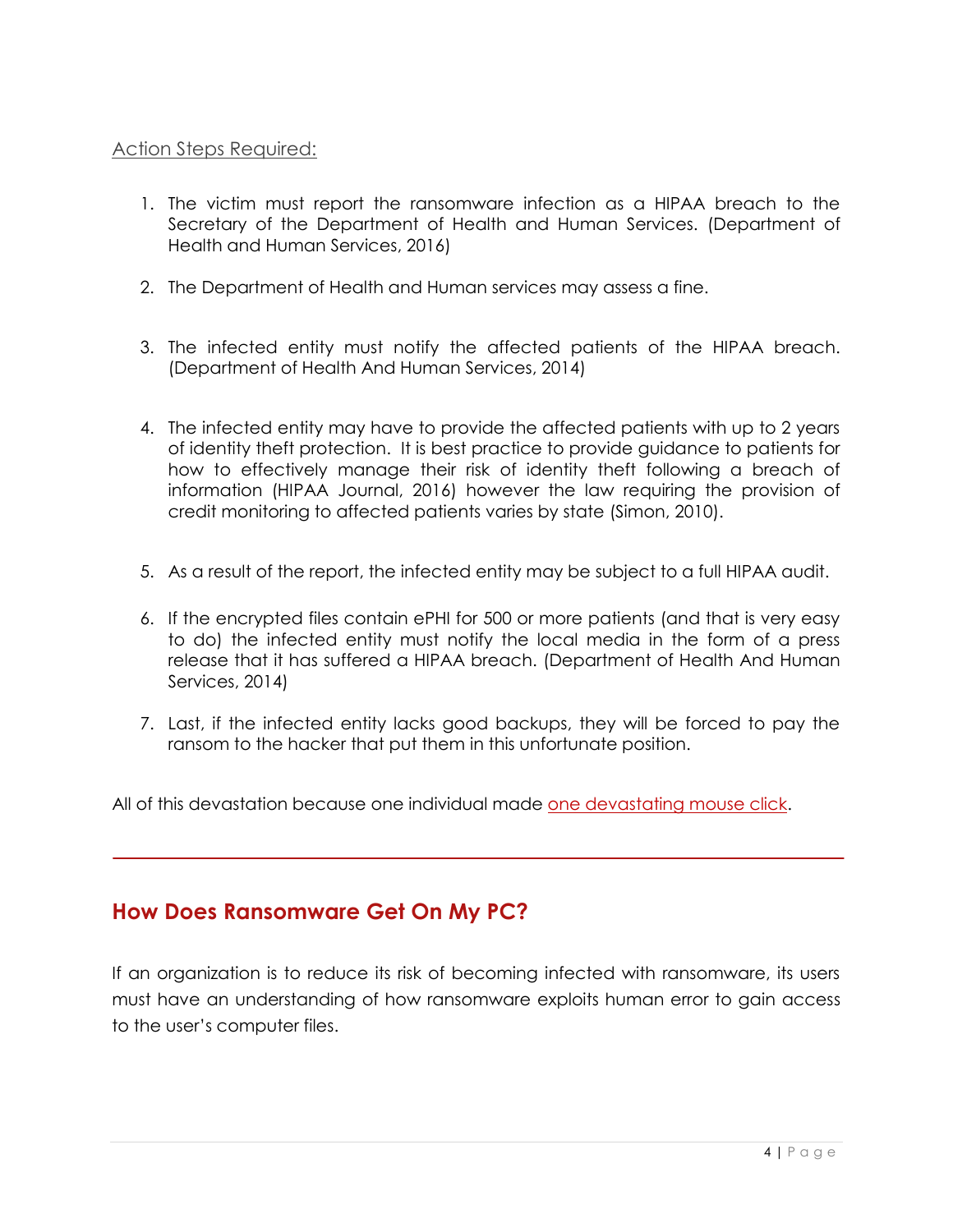#### Email

Most commonly, ransomware is distributed by email to unsuspecting emails users. These emails are sent in bulk to user databases that have been mined or purchased with one goal: to defraud the recipient. This practice is known as phishing. To the untrained eye, the emails often appear to be legitimate. Below is an introduction to common phishing schemes used today to distribute ransomware and other forms of malicious software:



#### Social Media Malware Campaign

The security team at IBM recently witnessed a malware campaign that targets LinkedIn users. The process begins with a simple connection request sent to the victim's inbox. The email looks very similar to a legitimate LinkedIn connection invitation. Below are two examples:



The email on the left is the fake. The email on the right is a legitimate connection request. It is not possible to determine the real request from the fake request by visual inspection of these images, alone. Inspection of the URLs associated to the call to action buttons in the email provide additional intelligence regarding the validity of the email messages, but that, too, is not a fool proof method of protection. Best practice for responding to social media requests is to accept connection requests from within your social media accounts, not from emails that may (or may not) be generated from those accounts.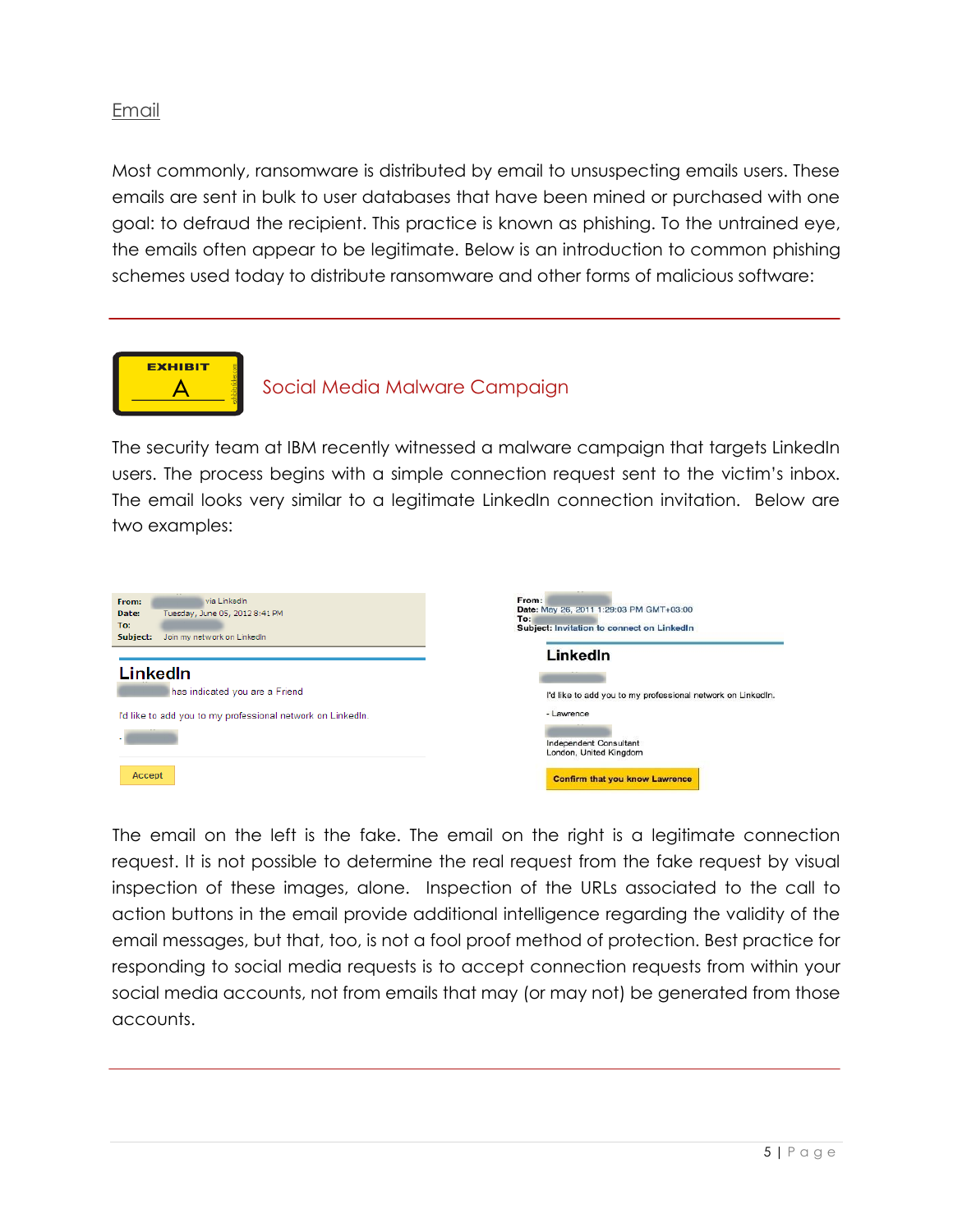

#### **B** Fax/Scan Malware Campaign

The use of faxing and scanning is prevalent in healthcare practices. Cyber criminals have created phishing emails that look like the eFax and Scan notifications that are commonly seen in the work place. Below are two examples. Both of these notices contained links or attachments that contained malicious software.

| <b>eFax</b> Corporate<br>World Leader in Digital Faxing                                                                          | Mon 8/26/2013 5:22 PM<br>Xerox Workcentre <scan8@smrespond.com><br/>Scan from a Xerox WorkCentre<br/><math>\blacksquare</math>nd.com<br/>This message has extra line breaks.</scan8@smrespond.com> |
|----------------------------------------------------------------------------------------------------------------------------------|----------------------------------------------------------------------------------------------------------------------------------------------------------------------------------------------------|
| Fax Message [caller-ID:                                                                                                          | Scan_001_26082013.zip (8 KB)<br>Untitled attachment 00237.txt (127 B)<br>Message                                                                                                                   |
| You have received a 23 pages fax at Tue,<br>0500.                                                                                |                                                                                                                                                                                                    |
| * The reference number for this fax is [eFAX-                                                                                    | Please download the document. It was scanned and sent to you using a Xerox multifunction device.                                                                                                   |
| View attached fax using your PDF reader.                                                                                         |                                                                                                                                                                                                    |
| Please visit www.eFax.com/en/efax/twa/page/help if you have any questions regarding this<br>message or your service.             | File Type: pdf<br>Download: Scanned from a Xerox multi~1.pdf                                                                                                                                       |
| Thank you for using the eFax service!                                                                                            | multifunction device Location: machine location not set<br>Device Name: Xerox3039                                                                                                                  |
| @ 2011 (2 Global Communications, Inc. All rights reserved.<br>eFax @ is a registered trademark of j2 Global Communications, Inc. | For more information on Xerox products and solutions, please visit http://www.xerox.com                                                                                                            |
| This account is subject to the terms listed in the eFax @ Customer Agreement.                                                    |                                                                                                                                                                                                    |

Be mindful of the generic emails you receive regarding fax and scan files. If your organization does not receive faxes or scans by email, delete them. If you are a practice that commonly received eFax and Scan notices by email, be diligent in verifying the sender prior to clicking on a link or attachment.

*Ransomware is dangerous because it is untargeted. Attacks are broad in nature and threatens to infect any individual who uses the internet. This is an attack is on human beings and their vulnerabilities. It is relatively easy to protect computer systems from attacks. Protecting humans from themselves is much, much more difficult.*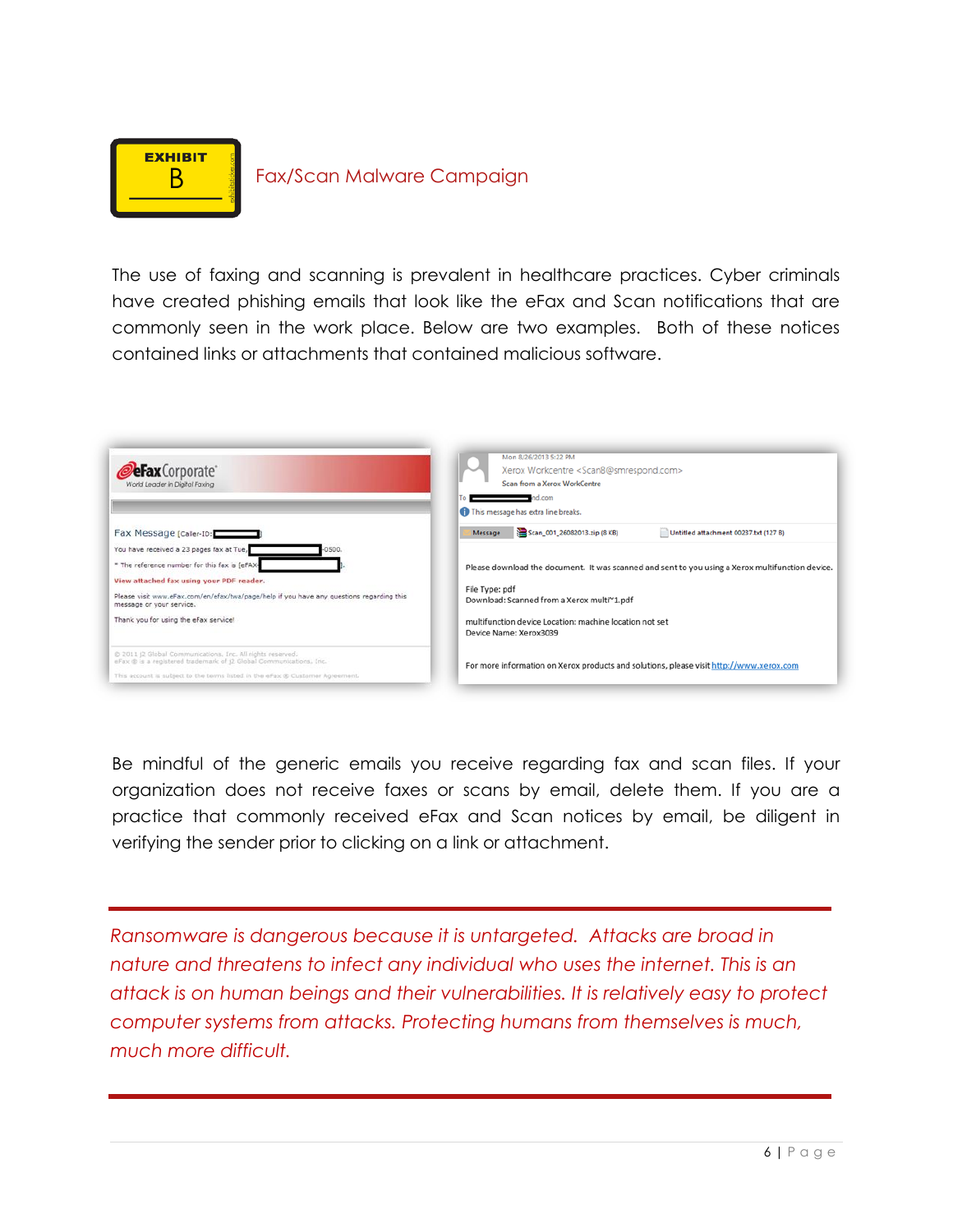

This is a phishing attempt that was engineered specifically for the healthcare industry:



The email is addressed to a specific individual and the attachment is personalized to the organization to whom it was sent. This sort of campaign is very easy for a hacker to generate with software that automates the creation of these personalized spam messages. Do not be fooled into thinking your practice is too small to fall victim to such an attack. Do not open attachments or click on links from individuals you do not know.



Spear Phishing Malware Campaign

A spear phishing attack is a targeted attempt to defraud an individual by posing as someone that he or she knows. You may be thinking "my practice is too small to be a victim of an attack like this." We have seen companies with as few as three employees receive spear phishing emails. In reality, these emails are incredibly easy to fake. Today's sophisticated data and contact mining tools available on the internet (many of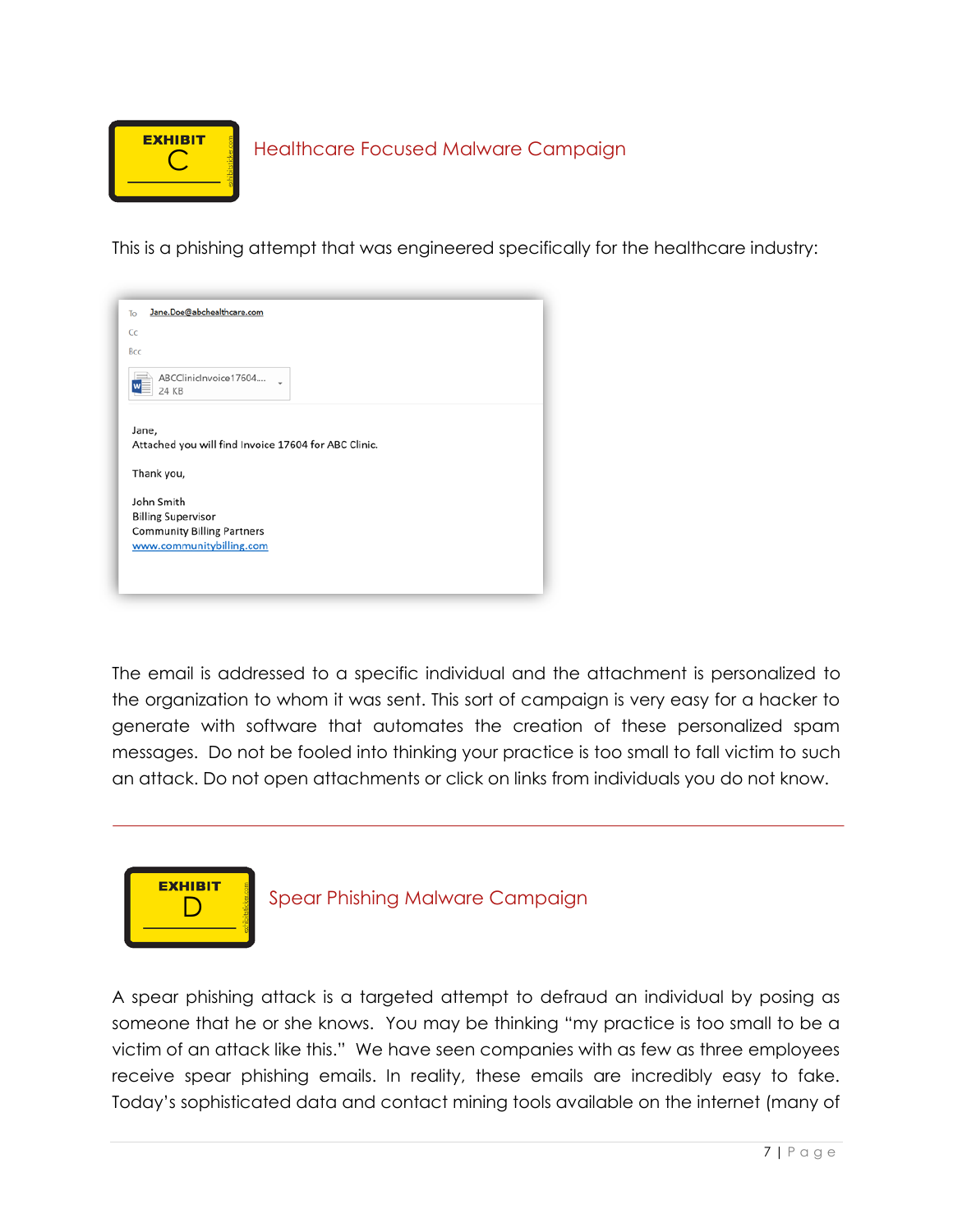them at no charge) provide hackers with everything they need to automate the creation these with relative ease and minimal time.

This is an example of a spear phishing email attempt:



In this example the email was sent from an HR Manager to his Payroll Clerk claiming to have attached a PDF of a salaries document. The document contains malware and was not, in fact, generated by the HR Manager.

The lesson here is a difficult one to enforce, but is critical to the protection of your computer users. Do not open an attachment you are not expecting, even if you think you know the sender.

#### Malicious Websites

Another common way that ransomware makes its way to your PC is through "drive by downloads" from shady websites. A drive-by-download attack does not require a user to click on an attachment as with email delivery techniques. These attacks are the result of a sophisticated hacker who is able to embed hidden code into a malicious website. The code executes the download of ransomware to the user's PC when the user merely visits the website containing the virus.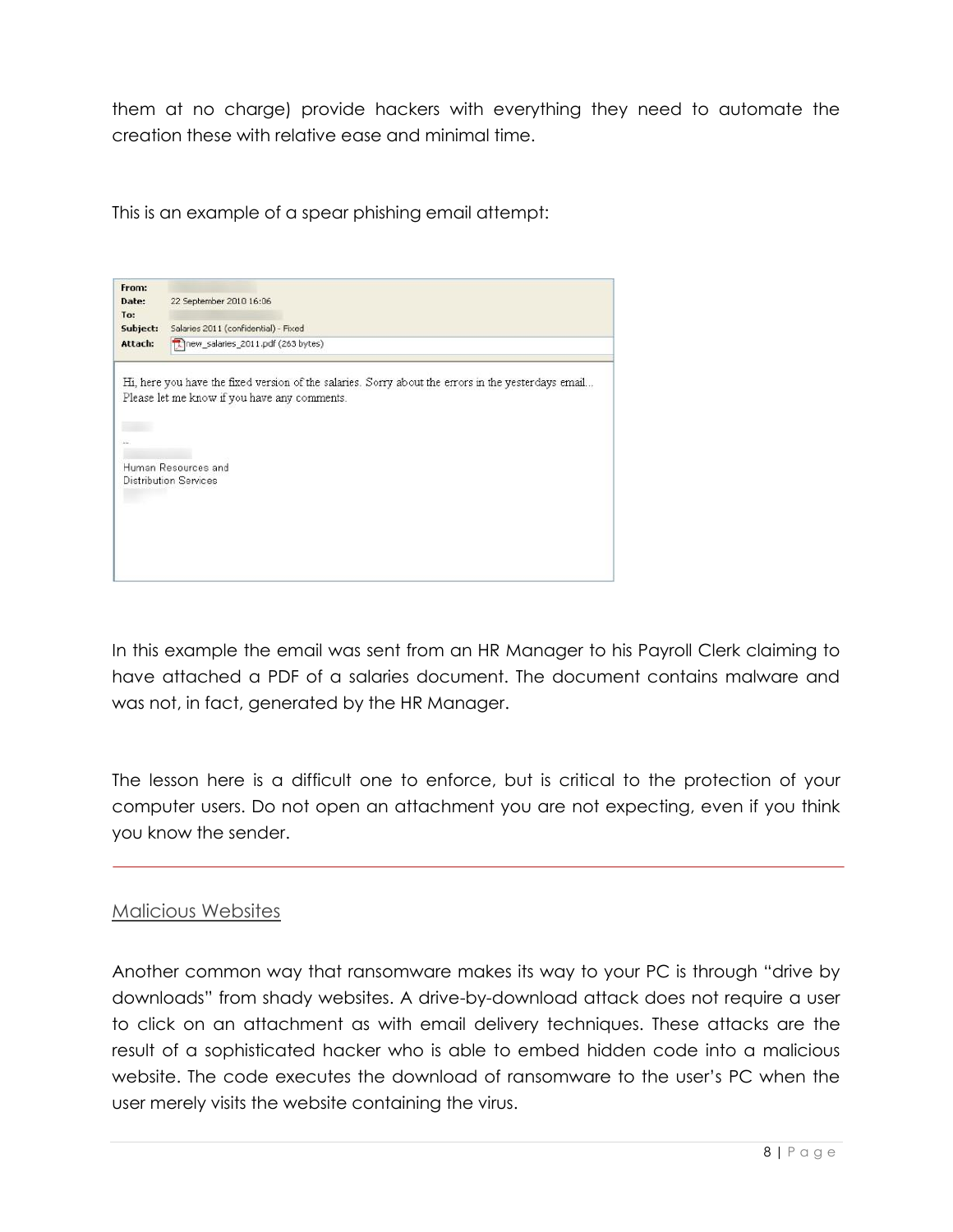To avoid this type of attack, inspect website addresses thoroughly. Never click on a web link sent to you by email from an unknown sender (or, for that matter, from a known sender if the website address looks suspicious or the email is in any way unusual).

Do not be fooled by thinking that malware can only be found on "shady" websites. Affiliate links on popular website have been known to contain malicious code.

#### Pirated Software

It should go without saying that you should never, ever install software that you do not obtain through legitimate means. When you use pirated software you are not only breaking the law and infringing on the copyright of the software manufacturer, but you are also putting yourself at serious risk of downloading ransomware.

# **How Do I Defend Against a Ransomware Infection (and Subsequent HIPAA Breach Reporting)?**

There is not a product or service available today that can 100% protect you from a ransomware infection. The number of new malware variants engineered each day makes it impossible today for software developers to create a solution that can guarantee protection. Fortunately, there are steps you can take proactively to significantly reduce your risk of a ransomware infection and subsequent HIPAA breach reporting.

#### Backup and Disaster Recovery

First and foremost, you must be certain that you have adequate backups of your computer systems and data. In fact, the HIPAA Security Rule requires covered entities and business associates to implement policies and procedures that can assist an entity in responding to and recovering from a ransomware attack.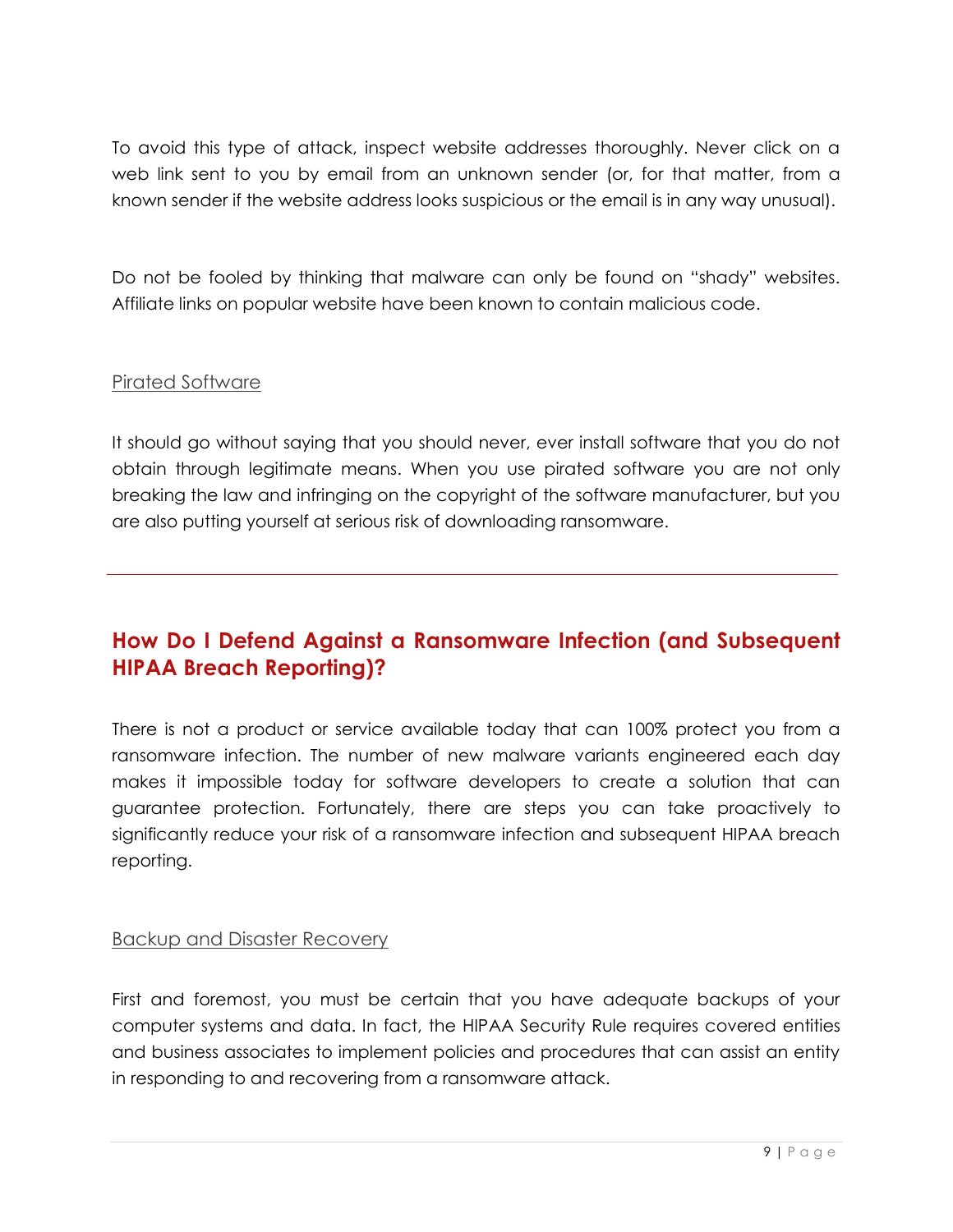**Not all backup solutions are created equal**. You must consider *what* you are backing up, *how often* you are backing up that data, and most importantly, **you must test your backups**. A backup report that shows no faults is not a guarantee that your data is adequately protected from disaster. You must know with certainty that your backup system will prevent you from having to pay the ransom associated to a ransomware attack. The only way to be certain of this, is to test your system. Do not wait until you have to restore a backup to learn whether or not you were adequately protected.

Finally, you must have a clear understanding of where your backups are stored and who can access them. Ransomware infects all files accessible to the user who initiates the infection. Are your backups at risk of infection?

#### Isolate Your ePHI from Your Local Network

Remember that ransomware infects all files accessible by the user who contracts the virus. We recommend that practices identify and remove all ePHI from their network. You can mitigate your risk of malware infection by isolating all ePHI in a manner that allows your users to access it but prevents access by malicious software.

You should start by evaluating your EHR. You must determine if your EHR vulnerable. Some EHR platforms are lightly vulnerable while others are highly vulnerable to a ransomware attack. (Note: Kalleo supports over a dozen EHR platforms and can provide guidance as to the level of vulnerability of a particular system upon request.)

Do not assume if you are using a cloud-based EHR that you do not have local access to ePHI. Have you migrated to a new EHR in recent years? Where's the data from the old **EHR?** 

Second, ensure your staff do not store information containing eEHI outside EHR. If this is unavoidable, determine your staff's requirements for having widely accessible ePHI outside of the EHR. Restrict access to include only the staff members who require the information. Enforce policies related to how long the information should be accessible and a process for destruction.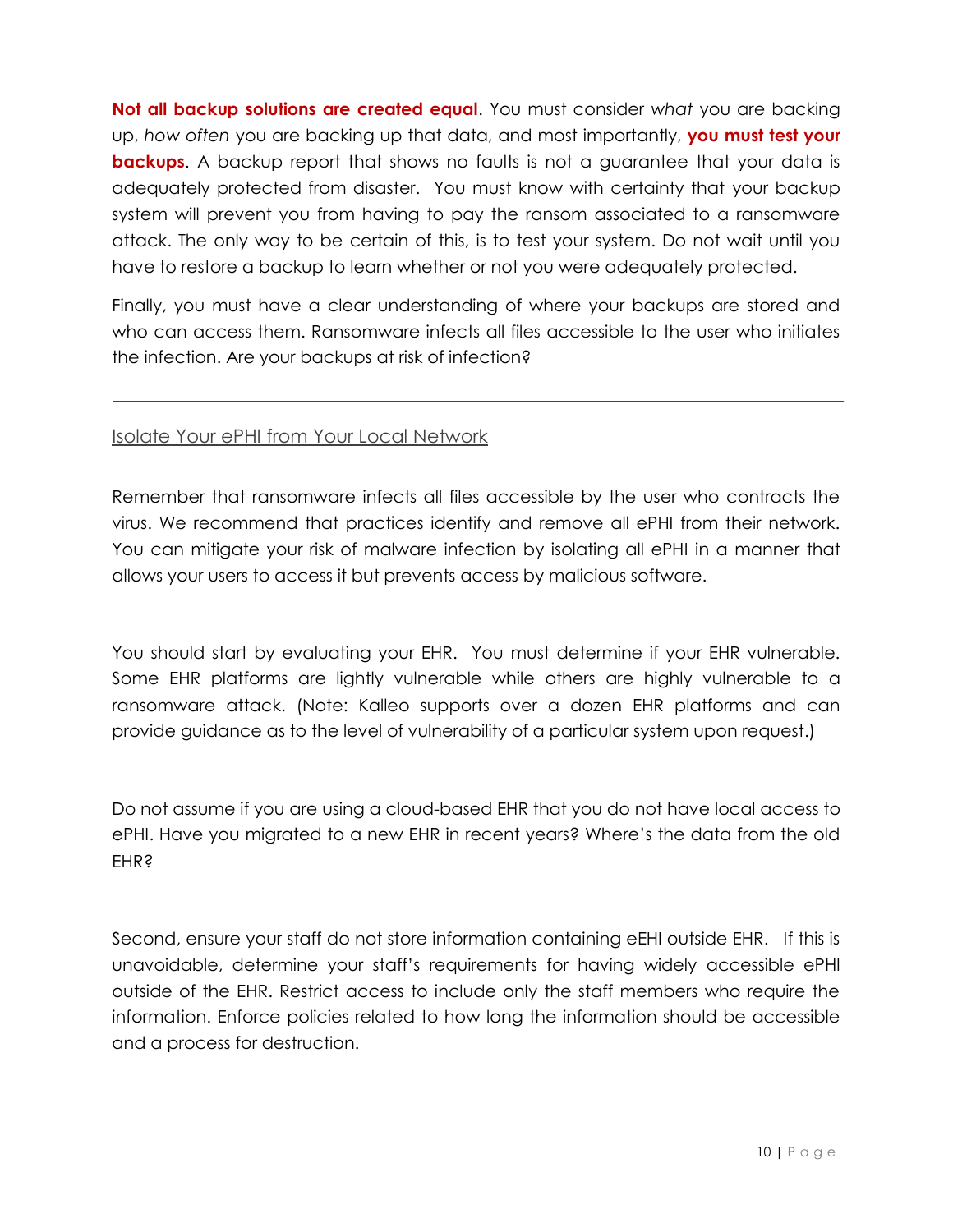Regardless of which EHR is in use by your practice, you almost certainly have ePHI outside the platform they are unaware of. Consider folders on your network with names like *scan folder, old correspondence stuff we may need someday*. Kalleo supports over 500 physicians nationwide. We have never seen a medical office that does not have some ePHI outside the EHR. It is likely we can easily find ePHI for over 500 patients on your network – in fact, odds are we can find this amount of ePHI in a single file.

#### **Train Your Staff**

Your employees are your computer network's most significant liability. A recent Verizon wireless survey showed that 30% of email users will open a phishing message they receive and 12% of targets will open a malicious attachment or click on a malicious link (Verizon, 2016). Think about that. How many employees do you have in your organization? One out of twelve of those individuals will unwittingly expose your workplace to ransomware (even with training).

You must train and retrain your staff often. Make cyber security part of your workplace culture. Your goal with training is to help people who are ignorant become better informed about the *consequences* of their actions.

Create policies and procedures regarding the use of IT resources, especially email. Ensure you provide adequate training to your staff about those policies. Make sure that your policies include instruction on how ePHI is to be moved and stored throughout your systems. Give your employees real life examples the ways they can be fooled by cyber criminals. Teach them how to verify the emails they receive are valid and best practices for handling emails related to social media requests.

Train, train and retrain often.

### **How Can I Obtain Assistance in My Defense Against Ransomware?**

Founded in 2004, Kalleo Technologies is a managed IT service provider specializing in highly efficient, remote managed systems. Kalleo's professionals have extensive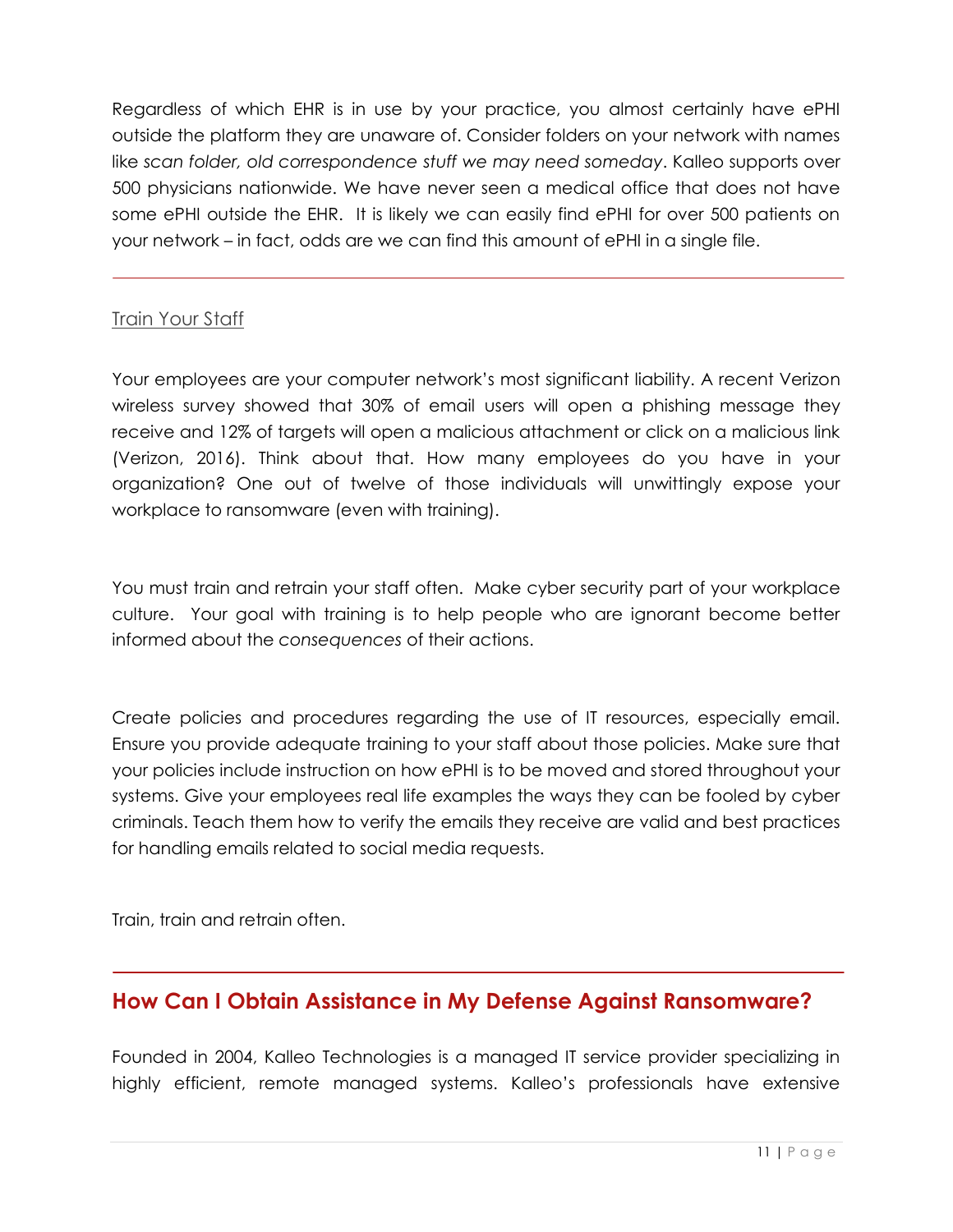knowledge of the challenges facing healthcare industry and currently provides support to over 500 physicians in 28 states.

Kalleo is uniquely positioned to assist healthcare providers in creating a plan of defense against ransomware. Kalleo has direct experience supporting over a dozen EHR solutions. We can provide assistance to practices who wish to inquire about potential vulnerabilities posed by their EHR. We provide audits of existing backup and disaster recovery systems to ensure adequate recovery in the face of disaster. We also can provide assistance in policy creation, HIPAA / HITECH Security Risk Analysis, and educational content to aid in user training.

Ransomware poses a significant threat to your healthcare practice. The financial impact of an infection, even if you recovery quickly and are not forced to pay the ransom, can cripple if not devastate your organization.

### About Kalleo Technologies

Founded in 2004, Kalleo Technologies is a managed IT service provider specializing in highly efficient, remote managed systems. Kalleo's professionals have extensive knowledge of the challenges facing the healthcare industry. Kalleo uses this knowledge to help its clients leverage technology in a way to further their advancement towards their strategic business goals. Learn more at [www.kalleo.net](http://www.kalleo.net/) or contact us at (270) 908-4136.

Connect with Kalleo